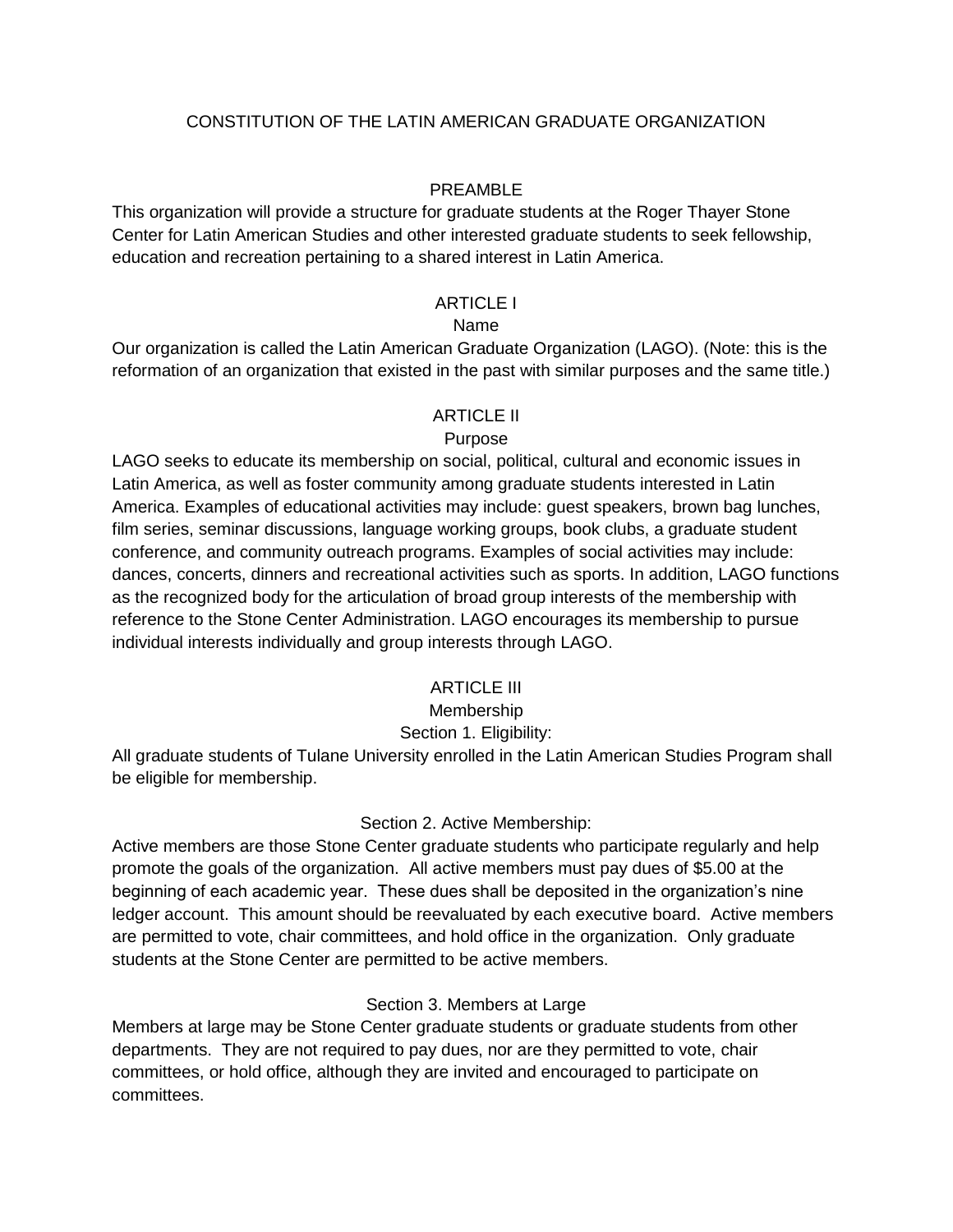### Section 4. Other Coalitions:

LAGO will seek to invite undergraduate students, faculty, and staff of the Latin American Studies Program, graduates in other programs, Latin American community members and students and faculty from other universities, as well as any other relevant personalities to its events.

#### **ARTICLE IV**

#### **Officers**

### Section 1. Number and Method of Elections:

LAGO shall elect from its membership an executive board. This board may be constituted by as many positions as the current LAGO membership sees fit. It is suggested that each cohort elect a President, Vice-President, Secretary, Treasurer, and Conference Chairperson.

Elections are to be held at the February general meeting each year. Candidates must declare intent to run no later than two days before the election by sending nominations to the organization's secretary via e-mail.

Members are permitted to nominate themselves or others. The secretary will confirm with each nominee his/her desire to run for office. Members will be nominated for specific positions which will be decided upon by the current membership.

Notice of vote will be given via email and LAGO's website one week before the election. Votes will be cast either at the meeting through written ballot or via email, addressed to the facilitator. In the event of e-mail votes, a ballot will be sent out the day before the election to all interested parties. Ballots must be signed and will be counted in the presence of the general membership during the meeting. Candidates must receive a majority of votes from collected ballots to win. Ties shall be open to revote.

Section 2. Suggested Executive Officers and Duties:

The LAGO membership is permitted and encouraged to design its own board structure according to the desires and preferences of the current voting members. The following is an example of a possible board structure. Additionally, board positions (such as President) may be shared between two people.

### A. President

1. The President shall preside over all board and general meetings

2. The President shall serve as LAGO's representative on the Stone Center's Executive

Committee and at the Faculty Luncheon

3. All committee chairpeople should report their activities and expenditures to the President

4. The President shall establish the agenda for all meetings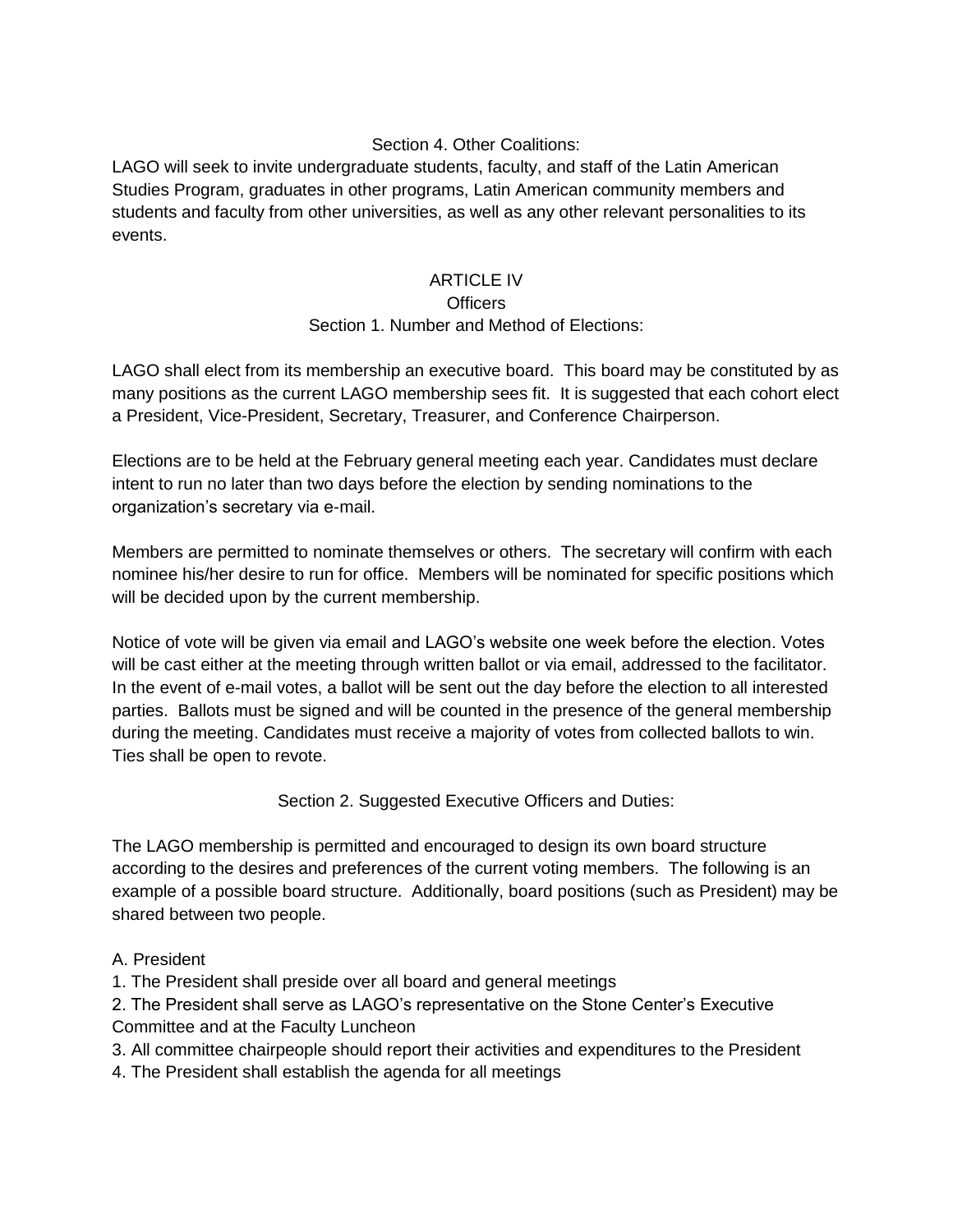B. Vice-President

1. The Vice-President shall preside over all board and general meetings in the event that the President is absent

2. The Vice-President shall serve as LAGO's representative on the Stone Center's Executive Committee and at the Faculty Luncheon if the President cannot attend

## C. Secretary

1. The secretary shall keep minutes at all board and general meetings, posting them to the website as well as saving them for the purpose of institutional memory

2. The secretary shall be responsible for maintaining the website, as well as LAGO's social media accounts

3. The secretary shall be the primary e-mail contact person for the organization, and shall be responsible for notifying the membership of upcoming meetings, events, votes, etc.

D. The treasurer shall:

1. Prepare the LAGO budget in consultation with the board for presentation to the Stone Center.

2. Maintain LAGO's general and conference budgets

3. Serve as LAGO's representative to GSSA.

4. Guard all funds raised at LAGO fundraisers until securely deposited into 9-ledger account.

5. Be solely responsible for maintaining 9-ledger account and reporting its balance at each general meeting.

6. Be solely responsible for withdrawing funds from 9-ledger account for direct deposit to LAGOapproved community partner.

7. Withdraw funds for 9-ledger only with LAGO executive board and general assembly majority approval.

E. The Conference chair shall:

1. Be the main contact person for all conference related concerns

2. Approve all conference related materials

3. Work with the board in coordinating the conference and delegating responsibilities

4. Work closely with the secretary to maintain the organization's website

### Section 3. Other Administrative Positions

A. Social chair - It is strongly recommended that LAGO elect from its membership a social chair. This person shall be responsible for overseeing all social activities such as soccer tournaments, pachangas, and language parties. The social chair may also hold another position on the board.

B. GSSA representatives - So long as graduate programs at the Stone Center maintain an enrollment of 15-30 students, the organization will require 2 representatives to GSSA. It is strongly suggested that one of the representatives also serve as treasurer. The two representatives shall work together to request funding from GSSA, represent the organization's best interests, and maintain the membership informed about any and all changes to GSSA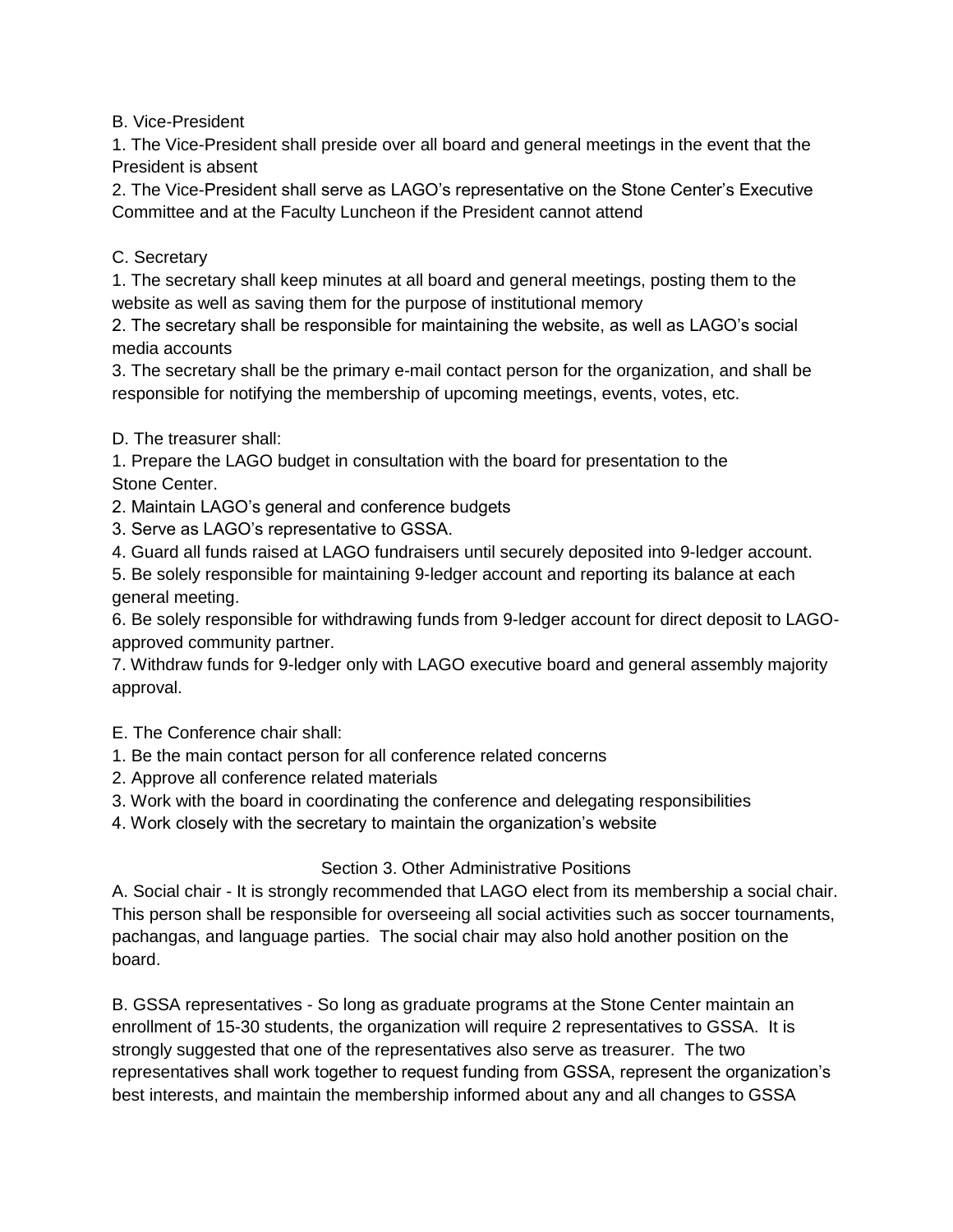policies.

## Section 4. Terms of Office:

Officers can serve in any office for one year. Positions are held from March to February. Individuals can run for another office in the organization but cannot hold consecutive terms in any office. If a position is vacated, a special election will be held.

### Section 5. Impeachment of Officers:

Not upholding the other above-listed duties satisfactorily as defined by the majority of the total organization can be grounds for impeachment. Impeachment will occur by written ballot with two thirds voting in agreement. Any member may begin the impeachment process. Any officer will be given full opportunity to defend him or herself before impeachment in a regular meeting or can call a special meeting.

### ARTICLE V

## **Committees**

Committees can be formed and dissolved upon the recommendation of the officers or three or more members, for a duration that is deemed needed. It shall be the responsibility of all committee chairpeople to submit a report on their activities to the officers at the conclusion of their duties.

### ARTICLE VI

### Faculty Advisor

LAGO shall have at least one official faculty advisor from the Latin American Studies Department at all times. LAGO may, with regard to specified areas, solicit advice from other faculty and staff of the university including those in other departments.

### **ARTICLE VII**

### Meetings

# Section 1. Regular Meetings

LAGO shall meet at least every month throughout the school calendar, as deemed necessary.

### Section 2. Special Meetings:

Special meetings may be called as needed by any officer or by three or more members of the membership, to discuss events, fundraising or any other official business that cannot be covered by the regular meeting schedule. These meetings will be announced by notices via email, the website, and social media at least one week prior to the meeting.

### Section 3. Officer Meetings:

Officer Meetings shall be called as needed. It is suggested that the LAGO executive board meet once every two weeks in preparation for general meetings and events.

# Section 4. Rules of Order:

All meetings of LAGO will be conducted with active facilitation and respect for all members and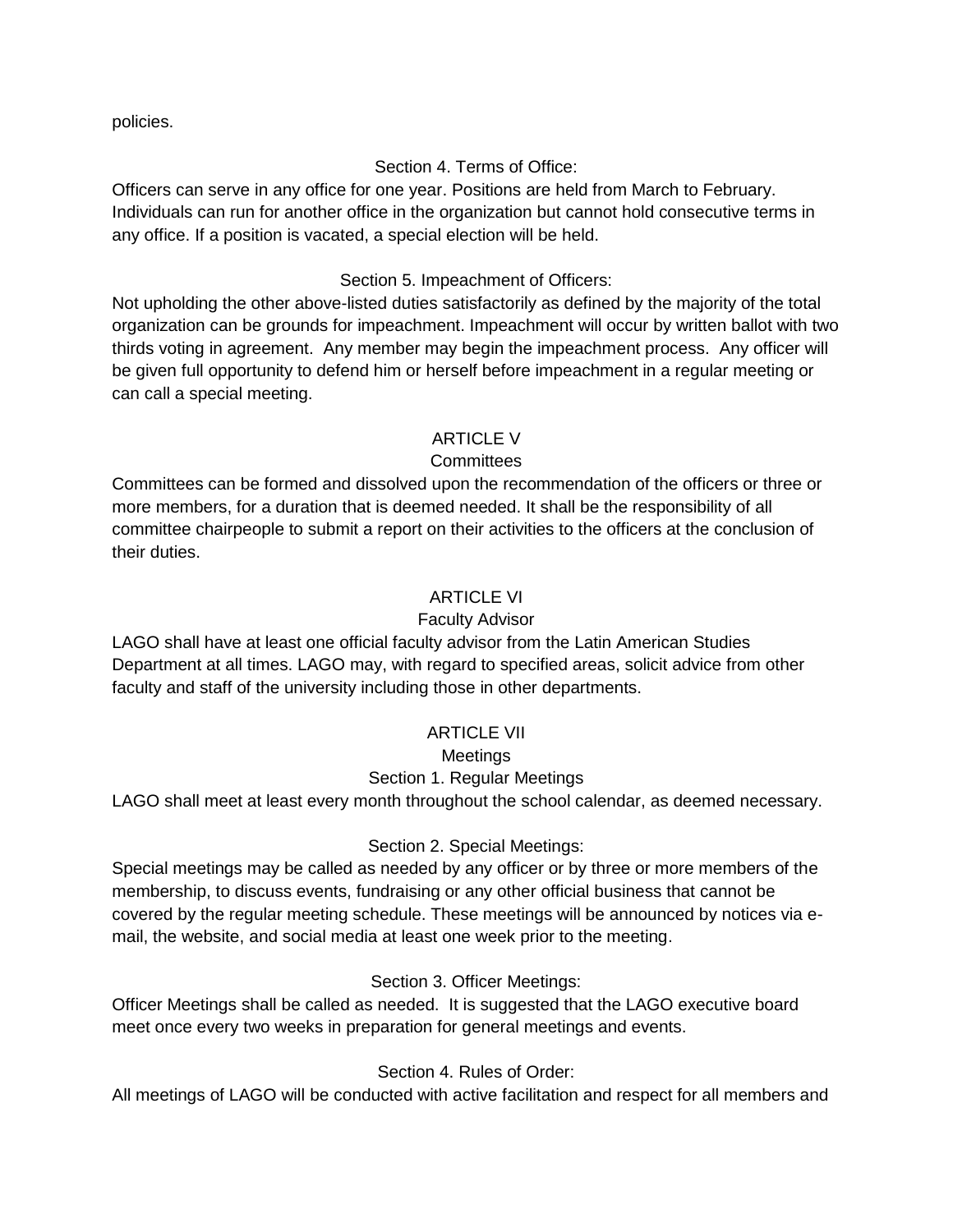their views. It is the role of the officers to remind members of these parameters. Consensus decision-making will be used to determine the activities and positions of the organizations. If no consensus is reached on any one topic after discussion, a vote may be taken based on a majority of those present unless any member feels that it is crucial to have a ballot vote by all members, both those present and absent. If a written ballot is needed it will be distributed at the meeting and via email, to be returned to the President. The written vote will be decided by a majority. Elections and budget appropriations of more than \$400 must be voted on by the membership via written ballot and email, addressed to the President.\* This type of vote must be announced one week before the voting deadline.

\*This restriction does not apply to LAGO's conference budget.

## Section 5. Quorum:

If a quorum is not present to make decisions in the organization, the decision can be delayed if any member feels that it is necessary to have quorum for the vote. In this case a written vote of active members would be done via email, and a majority must agree. Quorum shall be defined as 1 more than 50% of the current active members.

### ARTICLE VIII

### Spending of LAGO Funds

DISCRETIONARY BUDGET - Any LAGO member may make a proposal for the allocation of LAGO funds. Petitions for funds shall be brought to a vote at the next meeting or before by email. In the event that a decision must be made before the next scheduled meeting, a special meeting may be called. Funding is approved by a simple majority of votes. Funding requests shall be made using the "Funding Request Form" available on LAGO's website. All funding requests must be made at least one week before the next general meeting and must contain a clear dollar amount.

CONFERENCE BUDGET - LAGO shall maintain a separate budget to be used exclusively for its annual graduate student conference. This budget is not subject to the same spending restrictions as the discretionary budget. It is the responsibility of the executive board to administer this budget in a responsible and beneficial manner.

NINE LEDGER - The nine ledger account is an internal Tulane bank account under the LAGO name with its own 6-digit reference number. This account allows LAGO to safely deposit funds raised from LAGO-approved fundraisers for the sole purpose of donation to community partners and/or maintenance of LAGO operation costs. All funds must be used for the purpose in which they were publicly raised. Any re-allocation of funds must be made with the majority approval of both the LAGO executive board and general assembly. The incumbent treasurer is responsible for instructing the following year's elected treasurer on the proper maintenance and use of the nine-ledger account.

It is strongly recommended that the nine ledger account maintain a minimum balance of \$150. In the event that the balance drops to \$150, it is the responsibility of the current executive board